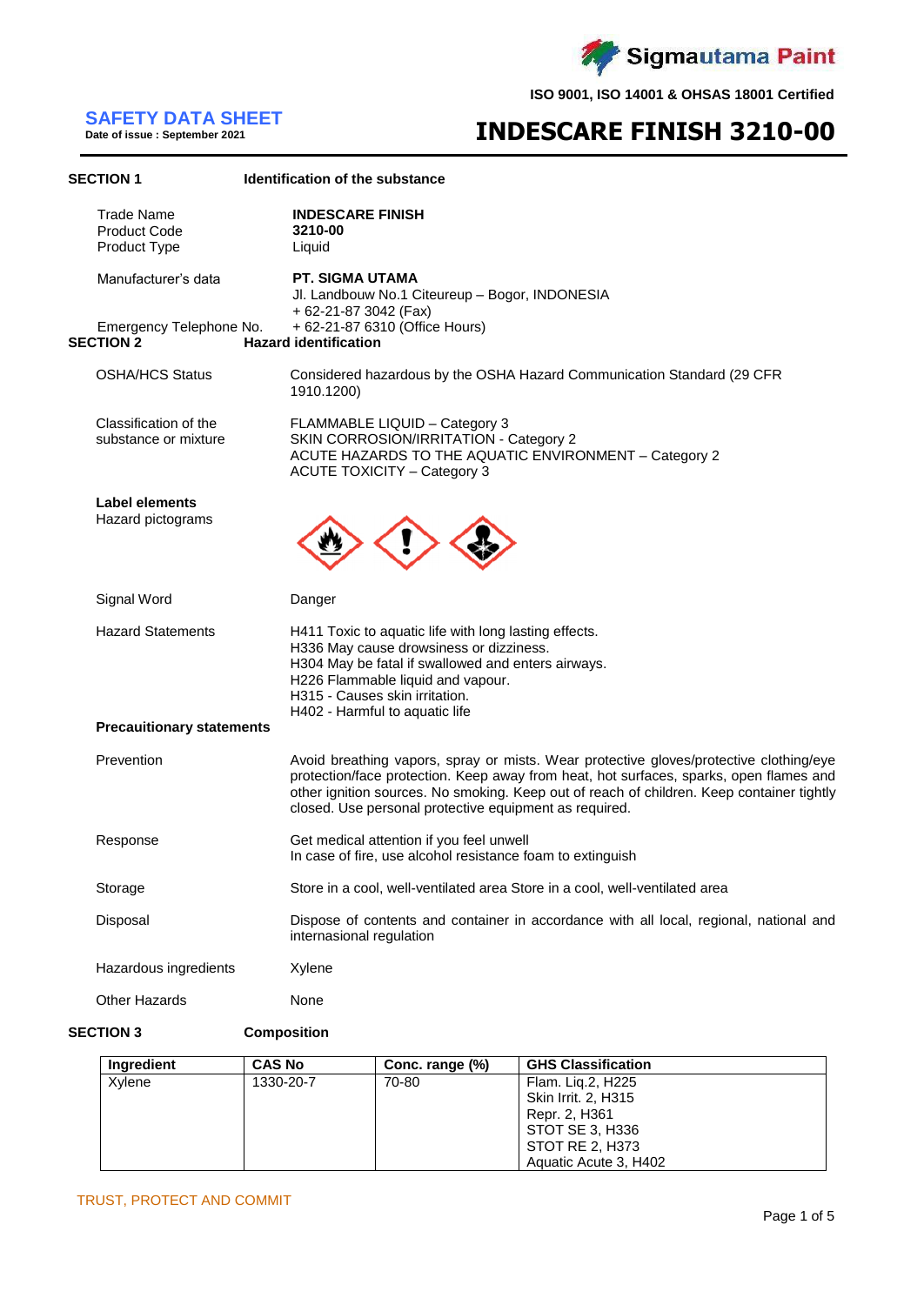

# **SAFETY DATA SHEET**

**Date of issue : September 2021**

# **INDESCARE FINISH 3210-00**

| Styrenated alkyd,<br>derived<br>from<br>ethylbenzene | $100 - 41 - 4$ | 25-35 | flam lig 4;H225<br>Asp. Tox. 1H304<br>eye irrit 2; H320<br>Acute Tox. 4;H332<br>STOT SE 3:H335<br>H336,,H360,H373,H400,H411 |
|------------------------------------------------------|----------------|-------|-----------------------------------------------------------------------------------------------------------------------------|
|------------------------------------------------------|----------------|-------|-----------------------------------------------------------------------------------------------------------------------------|

Concentrations shown as range to protect confidentiality or due to batch variation. **There are no additonal ingredients presents which, within the currenet knowledge of the supplier and in the concentrations applicable, are classified as hazardous to health and environment and hence require reporting in this section**

### **SECTION 4 First Aid Measure**

In all cases of doubt, or when symptoms persist, seek medical attention. Never give anything by mouth to an unconscious person. If breathing is irregular, drowsiness, loss of consciousness or cramps : call 112 and give immediate treatment (first aid)

| Eye contact               | Check for and remove any contact lenses. Immediately flush eyes with plenty of water for<br>at least 15 minutes, occasionally lifting the upper and lower eyelids. Seek immediate<br>medical attention.                                                                                                               |
|---------------------------|-----------------------------------------------------------------------------------------------------------------------------------------------------------------------------------------------------------------------------------------------------------------------------------------------------------------------|
| Inhalation                | Remove the victim into fresh air. Respiratory problems: consult a doctor/medical service                                                                                                                                                                                                                              |
| Skin contact              | Remove contaminated clothing and shoes. Wash skin thoroughly with soap and water or<br>use recognized skin cleanser. Do not apply (chemical) neutralizing agents. Remove<br>clothing before washing. Take victim to a doctor if irritation persists                                                                   |
| Ingestion                 | If swallowed, rinse mouth with water. Immediately after ingestion: give lots of water to<br>drink. Do not give milk/oil to drink. Do not induce vomiting. Give activated charcoal.<br>Consult a doctor/medical service if you feel unwell. Ingestion of large quantities:<br>immediately to hospital.                 |
| Protection of first-aider | No action shall be taken involving any personal risk or without suitable training. If it is<br>suspected that fumes are still present, the rescuer should wear an appropriate mask or<br>self-contained breathing apparatus. It may be dangerous to the person providing aid to<br>give mouth-to-mouth resuscitation. |

### **SECTION 5 Fire Fighting Measure**

Suitable extinguishing media:.

| Extinguishing media                      | Recommended: Quick-acting ABC powder extinguisher. Quick-acting BC powder<br>extinguisher. Quick-acting class B foam extinguisher. Quick-acting CO2 extinguisher.<br>Class B foam (not alcohol-resistant) Alcohol resistant foam, CO2, powder, water spray<br>(foam)                                                                                                                                                                                                                                                                                                                                                                                                                                                                                 |
|------------------------------------------|------------------------------------------------------------------------------------------------------------------------------------------------------------------------------------------------------------------------------------------------------------------------------------------------------------------------------------------------------------------------------------------------------------------------------------------------------------------------------------------------------------------------------------------------------------------------------------------------------------------------------------------------------------------------------------------------------------------------------------------------------|
|                                          | Not to be used: Water (quick-acting extinguisher, reel); risk of puddle expansion. Water;<br>risk of puddle expansion.                                                                                                                                                                                                                                                                                                                                                                                                                                                                                                                                                                                                                               |
| Hazards from the substance<br>or mixture | DIRECT FIRE HAZARD: Highly flammable liquid and vapour. Gas/vapour flammable<br>with air within explosion limits.<br>INDIRECT FIRE HAZARD: May build up electrostatic charges: risk of ignition. May be<br>ignited by sparks. Gas/vapour spreads at floor level: ignition hazard. Reactions involving<br>a fire hazard: see "Reactivity Hazard".<br>DIRECT EXPLOSION HAZARD: Gas/vapour explosive with air within explosion limits.<br>INDIRECT EXPLOSION HAZARD: may be ignited by sparks. Reactions with explosion<br>hazards: see "Reactivity Hazard".<br>Reactivity: Reacts violently with (some) halogens. Reacts violently with (strong)<br>oxidizers: (increased) risk of fire/explosion. Violent to explosive reaction with (some)<br>acids. |
| Special equipment for fire<br>fighter    | Heat/fire exposure: compressed air/oxygen apparatus. Fire-fighters should wear<br>appropriate protective equipment and self-contained breathing apparatus (SCBA) with a<br>full face-piece operated in positive pressure mode.                                                                                                                                                                                                                                                                                                                                                                                                                                                                                                                       |
| <b>TRUST, PROTECT AND COMMIT</b>         |                                                                                                                                                                                                                                                                                                                                                                                                                                                                                                                                                                                                                                                                                                                                                      |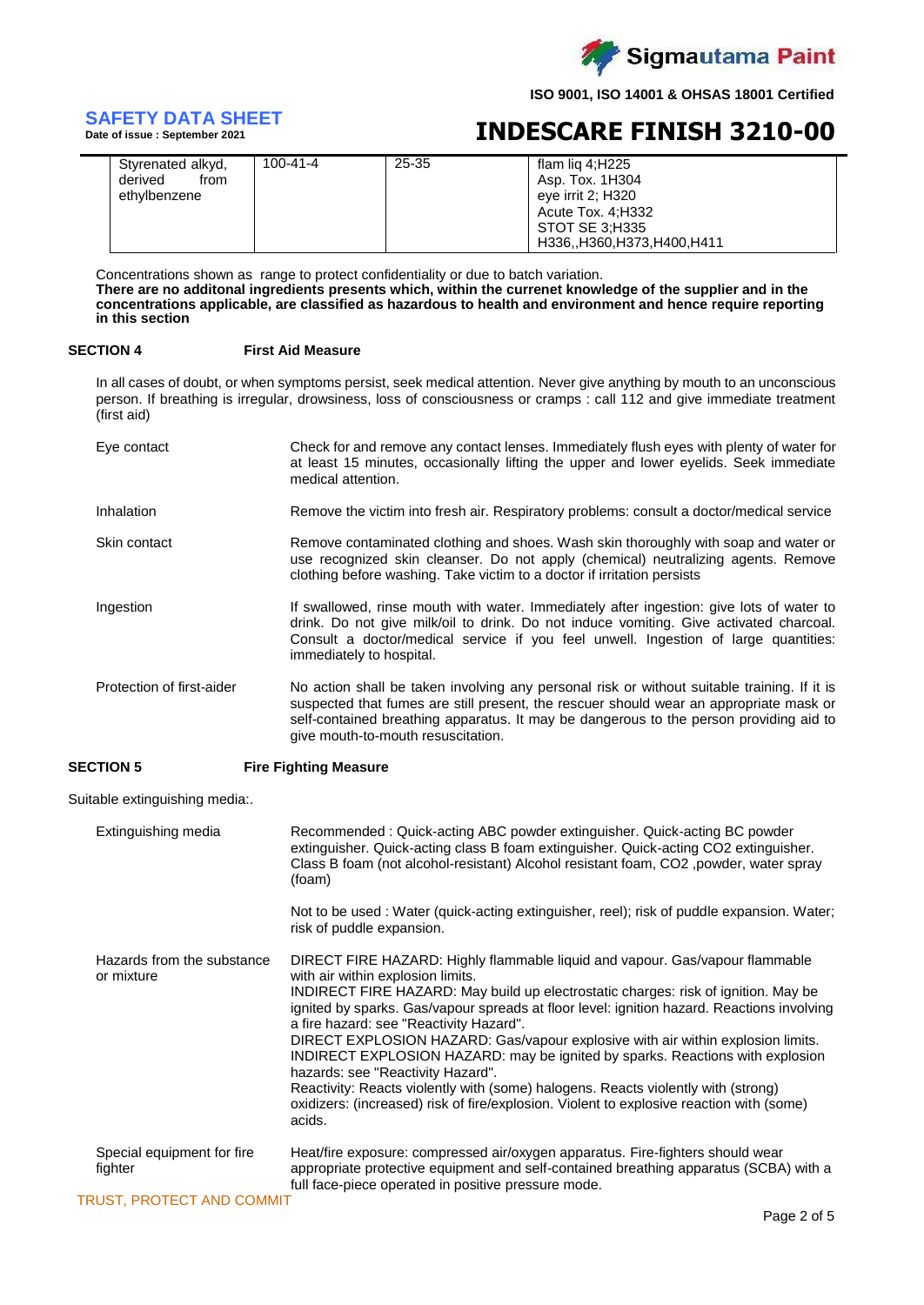

# **SAFETY DATA SHEET**

**Date of issue : September 2021**

# **INDESCARE FINISH 3210-00**

#### **SECTION 6 Accidental release measurement**

Personal precautions, protective equipment and emergency procedures No action shall be taken involving any personal risk or without suitable training. If the product contaminates lakes, rivers, or sewers, inform the appropriate authorities in accordance with local regulations. Avoid all direct contact with the spilled material. Exclude sources of ignition and be aware of explosion hazard. Ventilate the area. Avoid breathing vapor or mist. Refer to protective measures listed in sections 7 and 8.

Environmental precautions Avoid dispersal of spilled material and runoff and contact with soil, waterways, drains and sewers. Inform the relevant authorities if the product has caused environmental pollution (sewers, waterways, soil or air). Water polluting material. May be harmful to the environment if released in large quantities

Methods for cleaning up Stop leak if without risk. Move containers from spill area. Approach release from upwind. Prevent entry into sewers, water courses, basements or confined areas. Wash spillages into an effluent treatment plant or proceed as follows. Contain and collect spillage with non-combustible, absorbent material e.g.sand, earth, vermiculite or diatomaceous earth and place in container for disposal according to local regulations (see section 13). Use spark-proof tools and explosion-proof equipment. Contaminated absorbent material may pose the same hazard as the spilled product.

### **SECTION 7 Handling and storage**

Handling vapor are heavier than air and may spread along floors. Vapors may form explosive mixtures with air. Prevent the creation of flammable or explosive concentrations of vapors in air and avoid vapor concentrations higher than the occupational exposure limits. In addition, the product should be used only in areas from which all naked lights and other sources of ignition have been excluded. Electrical equipment should be protected to the appropriate standard. To dissipate static electricity during transfer, ground drum and connect to receiving container with bonding strap. No sparking tools should be used. Avoid inhalation of vapour, dust and spray mist. Avoid contact with skin and eyes. Eating, drinking and smoking should be prohibited in area where this material is handled, stored and processed. Appropriate personal protective equipment: see section 8. Always keep in containers made from the same material as the original one.

Storage Store in a cool, well-ventilated area away from incompatible materials and ignition sources. Keep out of the reach of children. Keep away from : Oxidizing agents, strong alkalis, strong acids. No smoking. Prevent unauthorized access. Containers that are opened must be carefully resealed and kept upright to prevent leakage. Store in accordance with local requlations.

**SECTION 8 Exposure control/personal protection**

| <b>Ingredient</b>         | <b>Exposure limit</b>                               |
|---------------------------|-----------------------------------------------------|
| Xylene                    | <b>OSHA 2013</b>                                    |
|                           | TWA: $435 \text{ mg/m}^3$ 8 hours.                  |
|                           | TWA: 100 ppm 8 hours                                |
| Styrenated alkyd, derived | OSHA PEL                                            |
| from ethylbenzene         | TWA 100 ppm (435 mg/m <sup>3</sup> ) <sup>[1]</sup> |

Personal Protection



Use a NIOSH APPROVED RESPIRATOR Use GOGGLES OR FACE SHIELD RUBBER GLOVES AS NEEDED USE APPRON OR OTHER CLOTHING TO AVOID SKIN CONTACT

Personil protective equipment should be selected based on the task being performed and the risks involved and should be approved by a specialist before handling this product.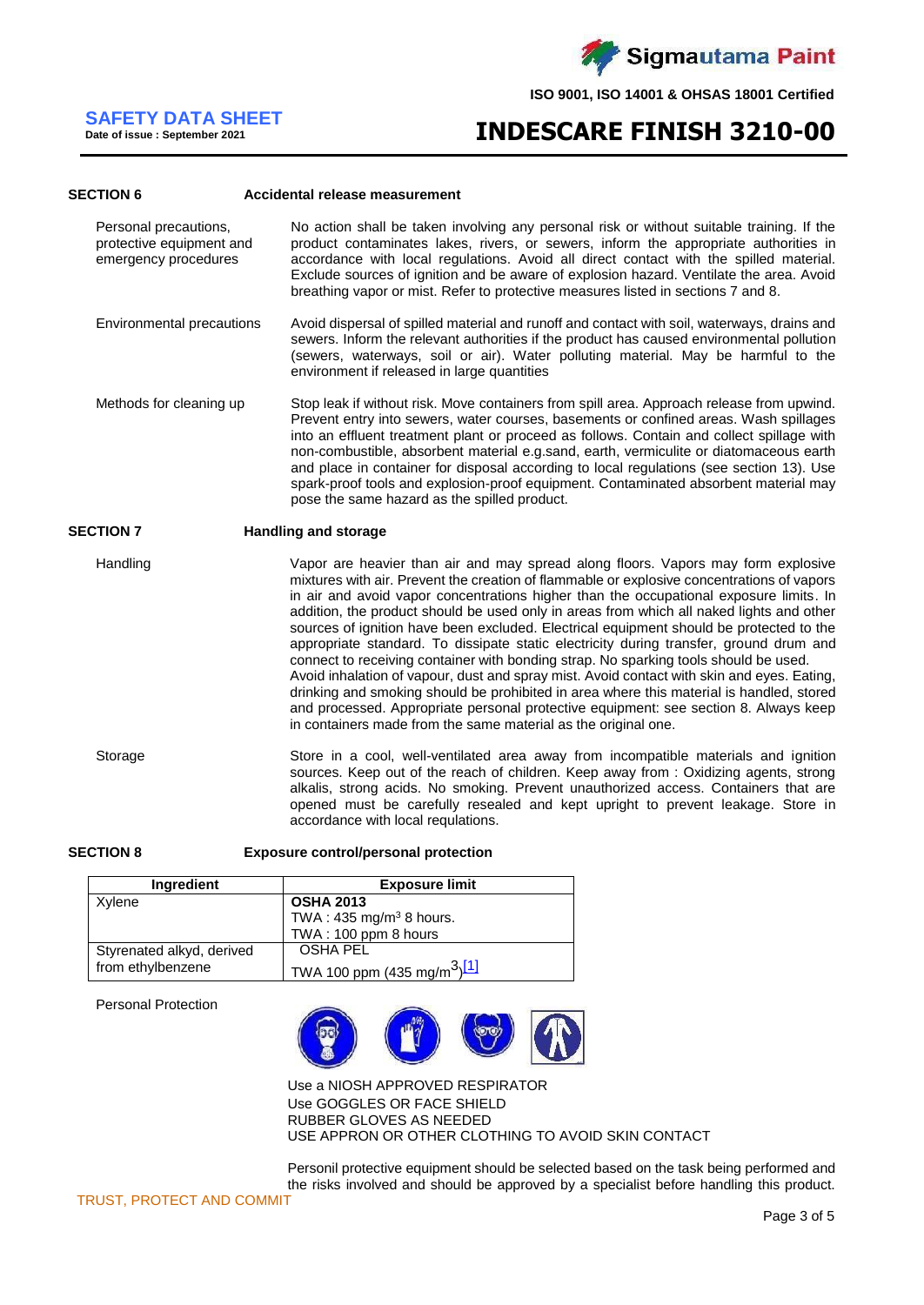

# **SAFETY DATA SHEET Date of issue : September 2021**

# **INDESCARE FINISH 3210-00**

|                                    | Use a properly fitted, air-purifying or air fed respirator complying with an approved<br>standard. Gloves must be worn for all work that may result in soiling.<br>Apron/coveralls/protective clothing must be worn when soiling is so great that regular work<br>clothes do not adequately protect skin against contact with the product. Safety eyewear<br>should be used when there is a likelihood of exposure |
|------------------------------------|--------------------------------------------------------------------------------------------------------------------------------------------------------------------------------------------------------------------------------------------------------------------------------------------------------------------------------------------------------------------------------------------------------------------|
| Engineering controls               | Keep gas, vapor, or dust cocentration below any lower explosive limit. Arrange sufficient<br>ventilation by local exhaust ventilation and good general ventilation to keep the airborne<br>concentrations of vapors or dust lowest possible and below their respective threshold limit<br>value. Ensure that eyewash stations and safety showers are proximal to the work-station<br>location                      |
| Hygiene measures                   | Wash hands, forearms, and face thoroughly after handling compounds and before eating,<br>smoking, using lavatory, and at the end of day.                                                                                                                                                                                                                                                                           |
| Environmental exposure<br>controls | Emissions from ventilation or work process equipment should be checked to ensure they<br>comply with the requirements of environmental protection legislation. In some cases, fume<br>scrubbers, filter or engineering modifications to the process equipment will be necessary<br>to reduce emissions to acceptable levels                                                                                        |

## **SECTION 9 Physical and chemical properties**

| Physical         | <b>Colored Liquid</b>        |
|------------------|------------------------------|
| Odor             | Solvent-like                 |
| Flash point      | 24°C                         |
| Vapor density    | Heavier than air             |
| Spesific density | $1,10 \pm 0.10$ kg / liter   |
| Viscosity        | 70-75 ku                     |
| Solubilities     | Insoluble : cold & hot water |

### **SECTION 10 Stability and reactivity**

| Reactivity and chemical<br>stability | This product is stable. Reacts violently with (some) halogens. Reacts violently with<br>(strong) oxidizers: (increased) risk of fire/explosion. Violent to explosive reaction with<br>(some) acids. |
|--------------------------------------|-----------------------------------------------------------------------------------------------------------------------------------------------------------------------------------------------------|
| Incompatible material                | Strong oxidizers.                                                                                                                                                                                   |
| Hazardous decomposition<br>products  | Carbon dioxide. Carbon monoxide.                                                                                                                                                                    |
| Conditions to avoid                  | Avoid all possible sources of ignition (spark or flame). Do not pressurized, cut, weld,<br>braze, solder, drill, grind or expose containers to heat or sources of ignition                          |

## **SECTION 11 Toxicological information**

| Ingredient                                     | Oral LD 50, mg/kg | Skin LD 50, mg/kg   | Inhalation vapor LD<br>50, mg/l/4 hours |
|------------------------------------------------|-------------------|---------------------|-----------------------------------------|
| Xvlene                                         | 4300 mg/kg, rat   | >2000 mg/kg, rabbit | 6350 ppm, rat                           |
| Styrenated alkyd, derived from<br>ethylbenzene | 5460 mg/kg        | No data             | No data                                 |

### **SECTION 12 Ecological information**

| Ingredient                                        | 96 hr LC50 fish,   | 48 hr EC50 crustacea, | 96 hr EC50 algae, |
|---------------------------------------------------|--------------------|-----------------------|-------------------|
|                                                   | mq/l               | mq/l                  | mg/l              |
| Xvlene                                            | 3.30, Oncorhynchus | 8.50, Palaemonetes    | 100.00 (72 hr),   |
|                                                   | mvkiss             | pugio                 | Chlorococcales    |
| Styrenated alkyd,<br>derived from<br>ethylbenzene | No data            | No data               | No data           |